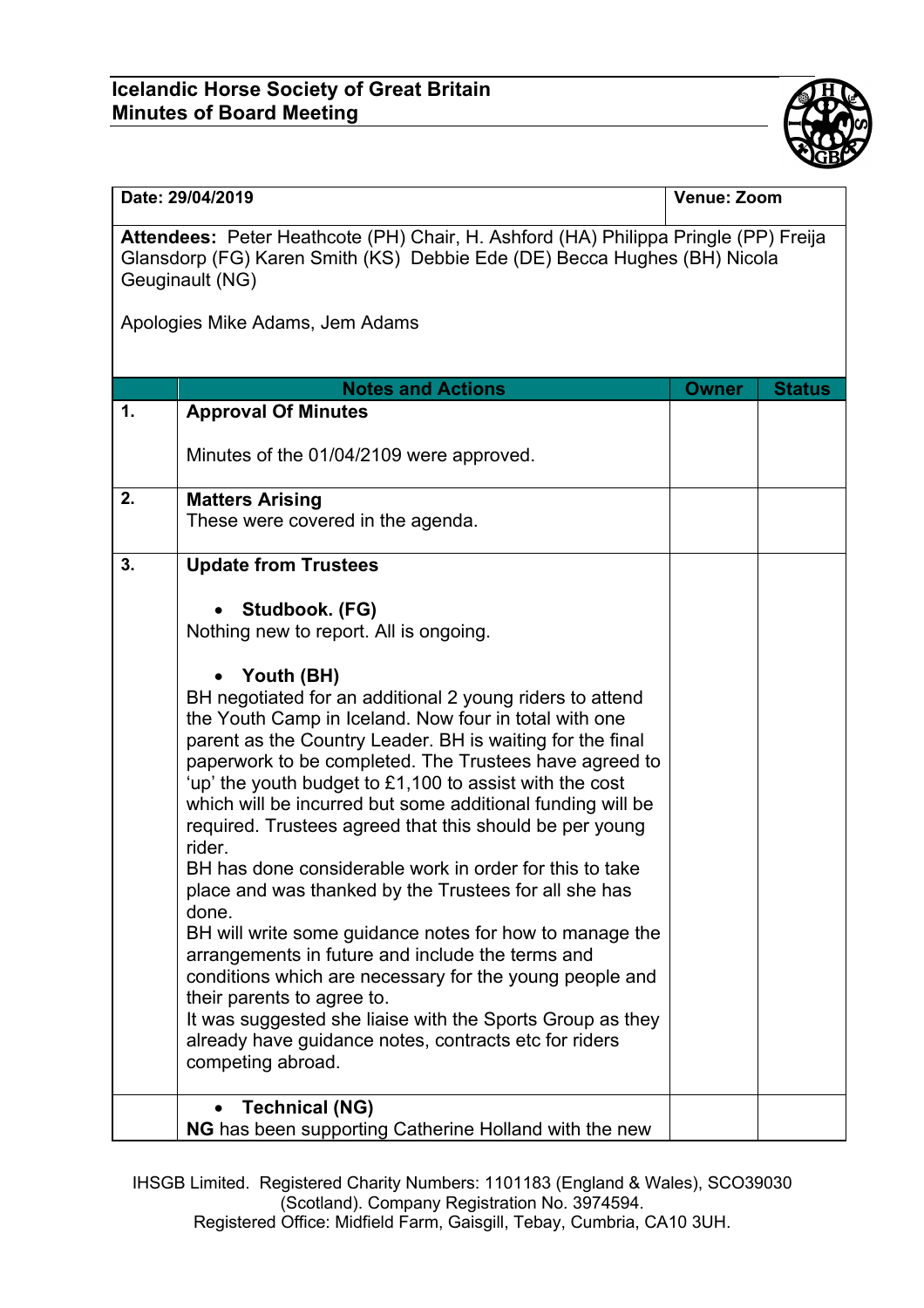

|    | Software which is being trialled for the production of<br>Sleipnir. The software is a great improvement and has<br>reduced the amount of time the process takes. The new<br>software would be an on-going cost and a decision needs<br>to be taken soon about it.<br>There is a problem with the web-site. We don't currently<br>pay to have the web-site backed up so if there was a<br>hack/glitch it could all be lost. Approx cost is £40.00 p.a.<br>NG will see what can be resolved. The web-site is also<br>not always doing the scheduled things it is supposed to<br>do.<br>NG willing to look at any areas of the web-site that<br>Trustees would like with a view to making<br>recommendations for change/improvement. NG and H<br>will discuss Membership Forms outside the meeting to try<br>to resolve the issues.<br>Secretarial/Finance D.E.<br>The investment fund is still dropping slightly in value but<br>all else is as usual and under control.<br><b>Communications K.S.</b><br>The photo competition is closing today. There has been a<br>healthy number of entries. The photos will also go out on<br>Instagram. Lauren will be in charge of this.<br>Entry for the Summer Festival and BCs is about to 'go<br>live'.<br>The Figures Test could be part of Tolt on Line |  |
|----|----------------------------------------------------------------------------------------------------------------------------------------------------------------------------------------------------------------------------------------------------------------------------------------------------------------------------------------------------------------------------------------------------------------------------------------------------------------------------------------------------------------------------------------------------------------------------------------------------------------------------------------------------------------------------------------------------------------------------------------------------------------------------------------------------------------------------------------------------------------------------------------------------------------------------------------------------------------------------------------------------------------------------------------------------------------------------------------------------------------------------------------------------------------------------------------------------------------------------------------------------------------------------------------------------|--|
| 4. | <b>AOB</b><br>1. We (IHSGB) are members of the Showing<br>Council from May 1 <sup>st</sup> . This the route to<br>affiliation with the BEF as recommended by<br>them.<br>2. The Machen Agricultural show have been in<br>touch and are keen to have an Icelandic<br>horse demonstration in one of the main<br>arenas. PH has contacted MA and JA to<br>see if they would be willing to participate. It<br>is a well attended event and would be good<br>publicity and promotion for the IHSGB and<br>Icelandic horses.                                                                                                                                                                                                                                                                                                                                                                                                                                                                                                                                                                                                                                                                                                                                                                             |  |

IHSGB Limited. Registered Charity Numbers: 1101183 (England & Wales), SCO39030 (Scotland). Company Registration No. 3974594. Registered Office: Midfield Farm, Gaisgill, Tebay, Cumbria, CA10 3UH.